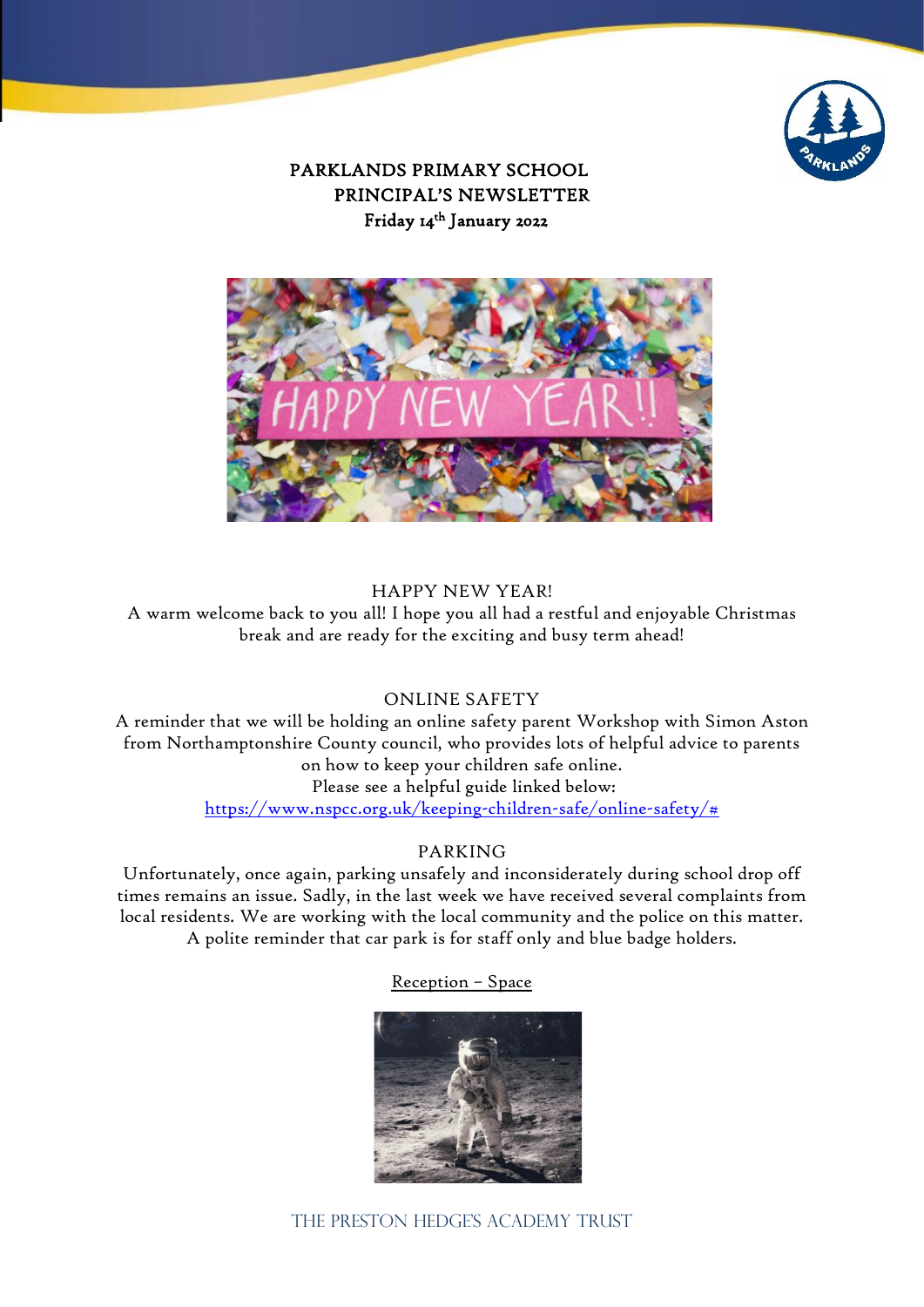

This term we are taking an adventure into Space. We will be looking at all the different planets in the solar system and what makes them unique. Along with looking at significant people who went into space such as Neil Armstrong and Tim Peake and what adventures they had in space. We will be becoming scientists and conduct space experiments and explore space through VR sets.



Year I - Paws, Claws and Whiskers!

This half term Year 1's topic is Paws, Claws and Whiskers and we are learning all about animals including humans! We are focusing on Science and will be investigating and classifying different animals from all over the world. The children will learn different body parts of animals and how to compare them – for example birds have wings but amphibians do not.

We will also be using computers, learning how to use word processor; typing facts we have learnt about animals and changing the font!

This topic will conclude in an exciting visit from Ark Farm who will be bringing lots of different animals to school for us to meet and learn about!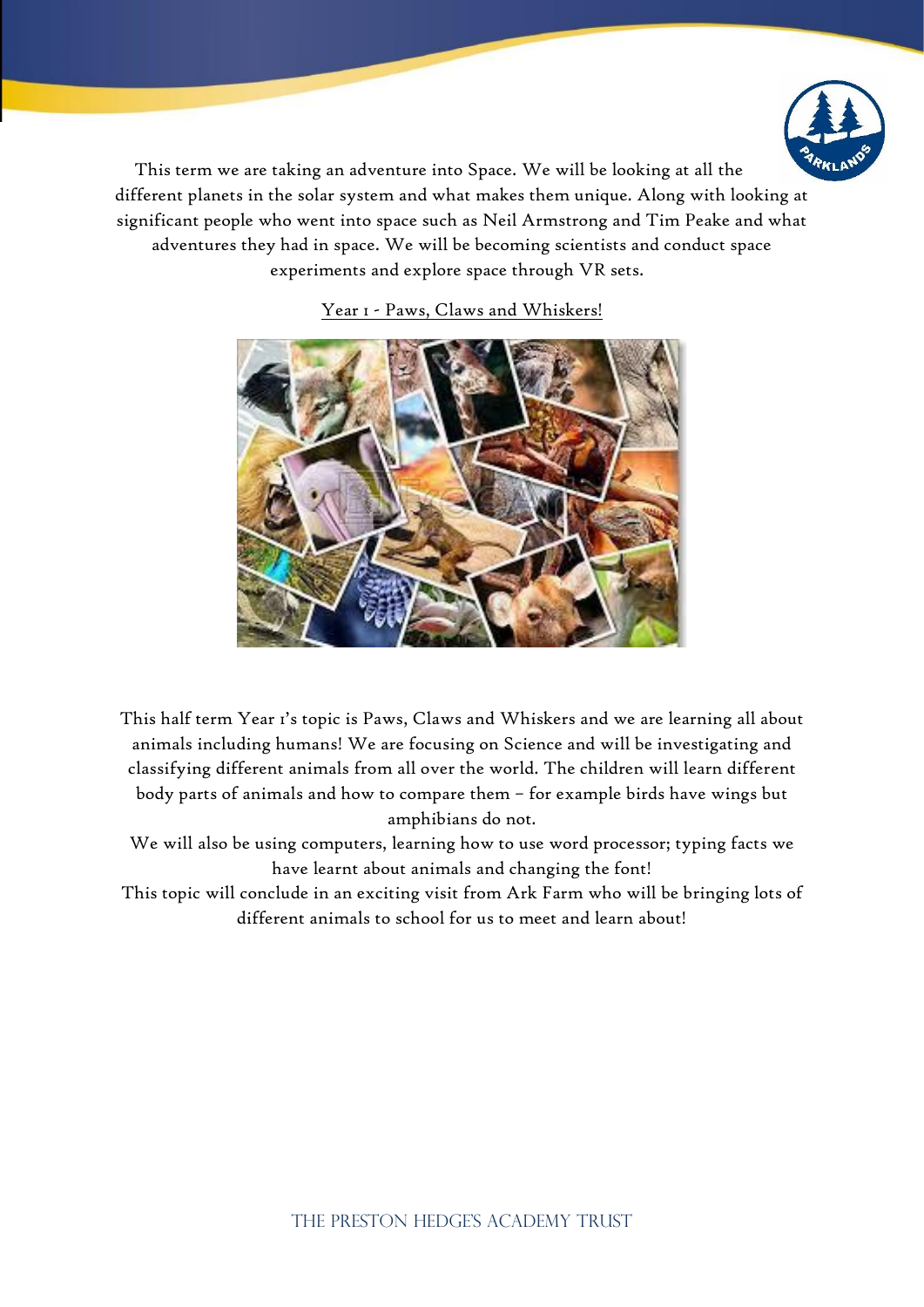

### Year 2 – The Spectacular Stuarts





During this term, we are going back in time to The Stuarts. We will learn about the Monarchs within this period of time and key events that happened during their reign; this will include the Civil War and Restoration of Charles II. We look forward to immersing ourselves by taking a step back in history.

After delving into the Stuart's history, we will be learning about one of the most famous events in that period; The Great Fire of London. We will look at a variety of sources that explore this event which will allow for us to gain greater understanding of the events that occurred, how the fire spread, the impact it had on London and key landmarks and how it was put to an end. The children will enjoy tasting and making bread, learn about the fire service with some videos of the local station and finally step into the shoes of Samuel Pepys.

## Year 3 – Ancient Britain



During this term in Year 3, we will be going on a journey through Ancient Britain. We will be starting in 4000BC in the New Stone Age with a focus on the transition from hunter gatherer to farmer. As we progress, we will be moving on to the Bronze Age and learning about how migrating people introduced bronze to Britain. Our final stop in history for the term will be the Iron Age. We will be focusing on the tribal leaders and how they changed their way of living to protect themselves. Throughout all these periods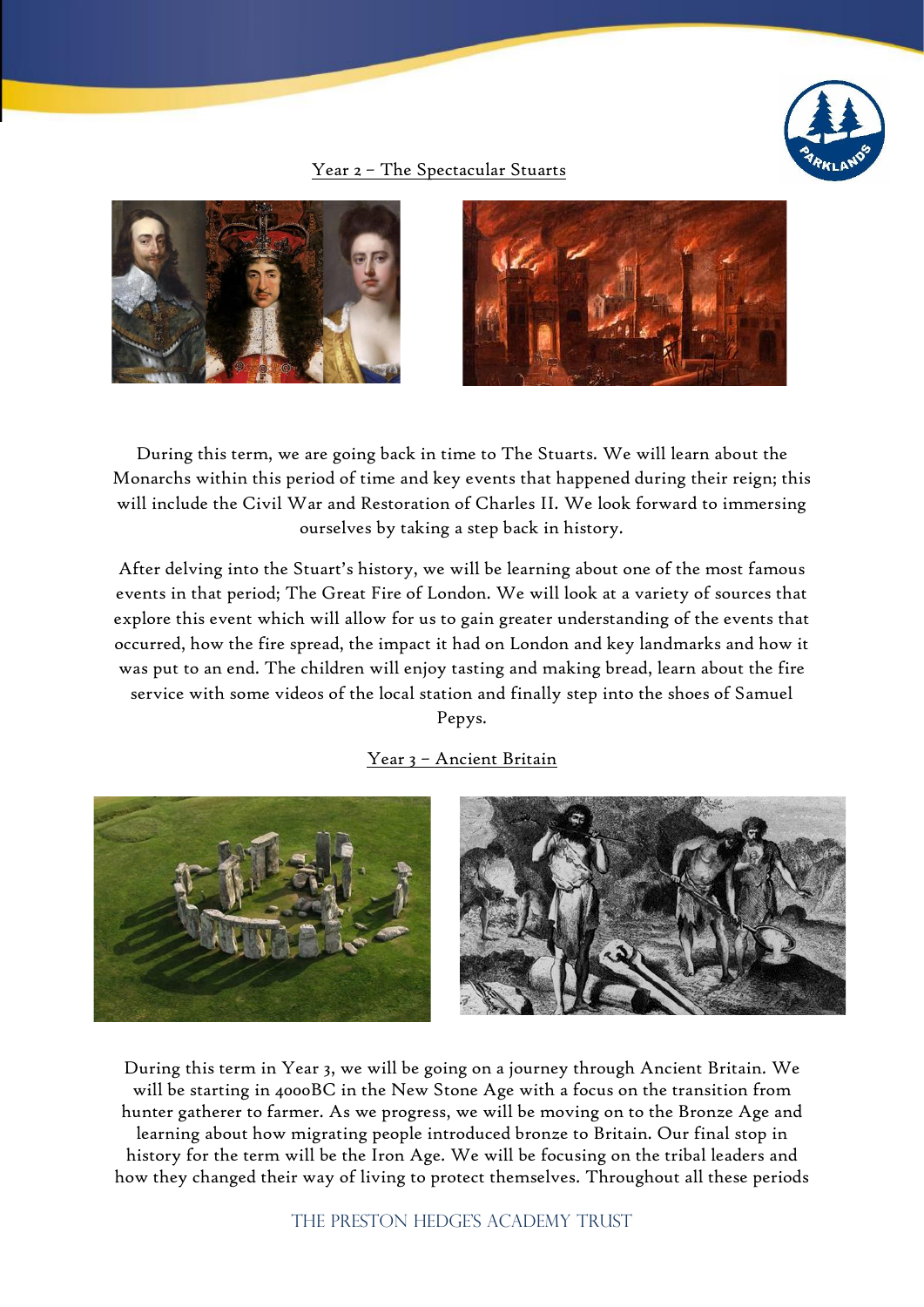

of time we will be looking at the difference between housing, jewellery, weapons and the importance of gods and ancestors.

Year 4- Ancient Civilisation



This term, Year 4 will be continuing their Ancient Civilisations topic and will be learning about the exciting era of the Ancient Greeks. The children will explore the timeline of the

era, looking at key events that have impacted life today. Year 4 children will also learn about key historical figures from Ancient Greece such as Alexander the Great. Year 4 will also receive a special visitor who will deliver an Ancient Greek workshop day, where the children will delve further into the topic and will gain hands on experience with Ancient

Greek artefacts. Towards the end of the term, Year 4 will get to experience Ancient Greek culture from language lessons and clothing to making food and participating in a real life ancient Olympic game.

Year 5 – Mission to Mars



This term, year 5 will be covering another exciting topic Mission to Mars! During this topic, which will continue over two terms, we will be exploring our fascinating universe.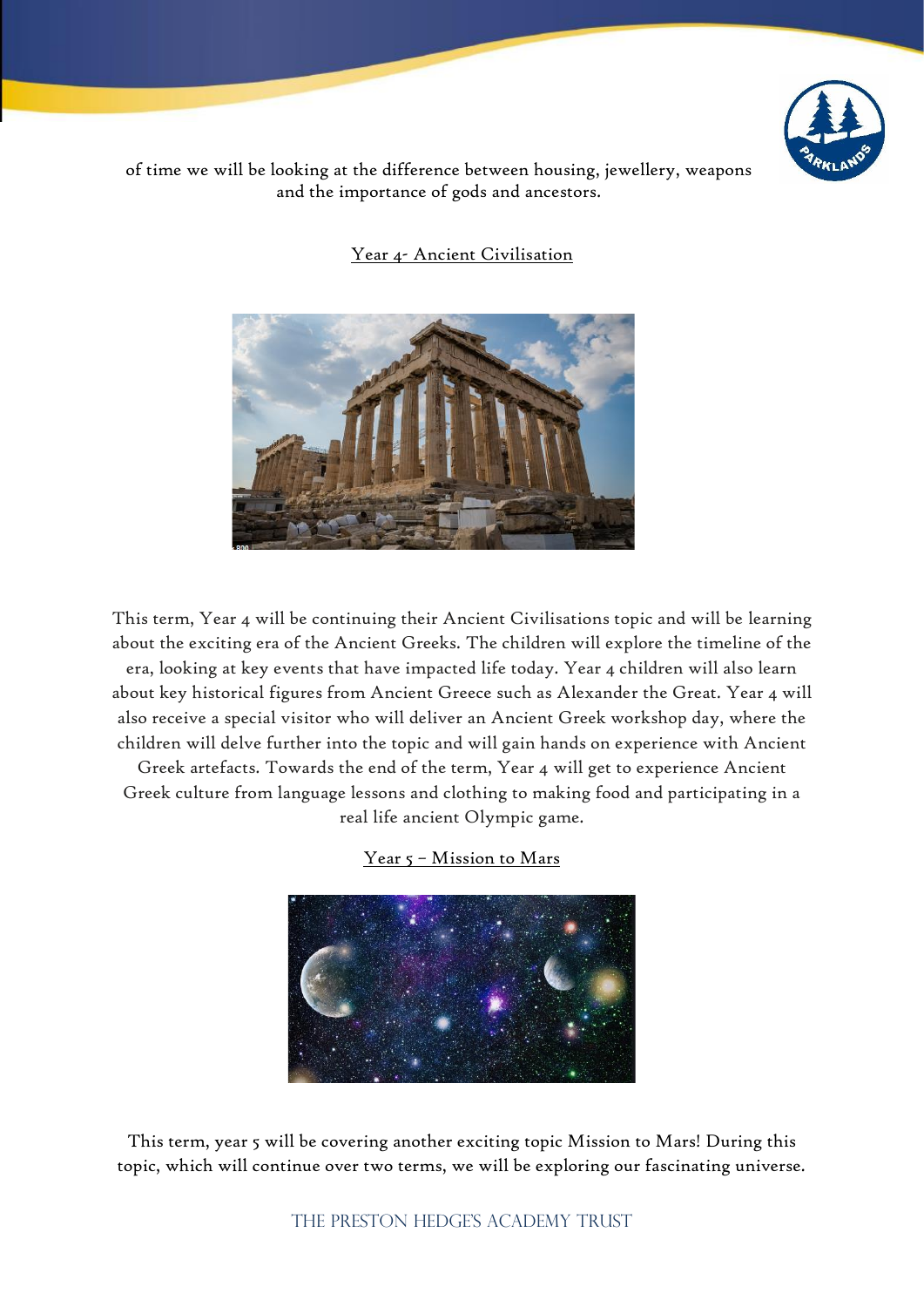

In the first term, we will be investigating what lays behind our protective

atmosphere of Earth by exploring all of the unique planets in the Solar System using not only science and the science behind how we get day and night and the seasons but through art as well. We will be creating masterpieces this term focusing on the stunning Northern Lights and the many constellations that litter our sky. This is such an exciting topic this term and we are all looking forward to becoming experts on our beautiful Solar

System.

Year 6 - Renewable Energy



This half term, Year 6 will be learning about renewable, sustainable energy sources. This very practical topic will give the children an opportunity to build their own renewable energy sources such as environments to capture biogas and water wheels whilst also understanding their importance and use in the real world. To end the topic, they will use this knowledge to build their own eco-friendly, electric car and link in our Computing work to programme the car to move!

## KEY DATES

Tuesday 18th January – 6:30pm – 7:30pm Simon Aston online safety workshop Wednesday 26<sup>th</sup> January - Year 2 Assessments - Parents information evening 5:30pm via Zoom Thursday  $27<sup>th</sup>$  January – Year 6 Assessments – Parents information evening 5:30pm via zoom Tuesday 8th February – 2:00pm Year 2 class assemblies to Year 2 parents Friday 11<sup>th</sup> February - Last day WC 14th February - Half term

### Take care and have a wonderful weekend!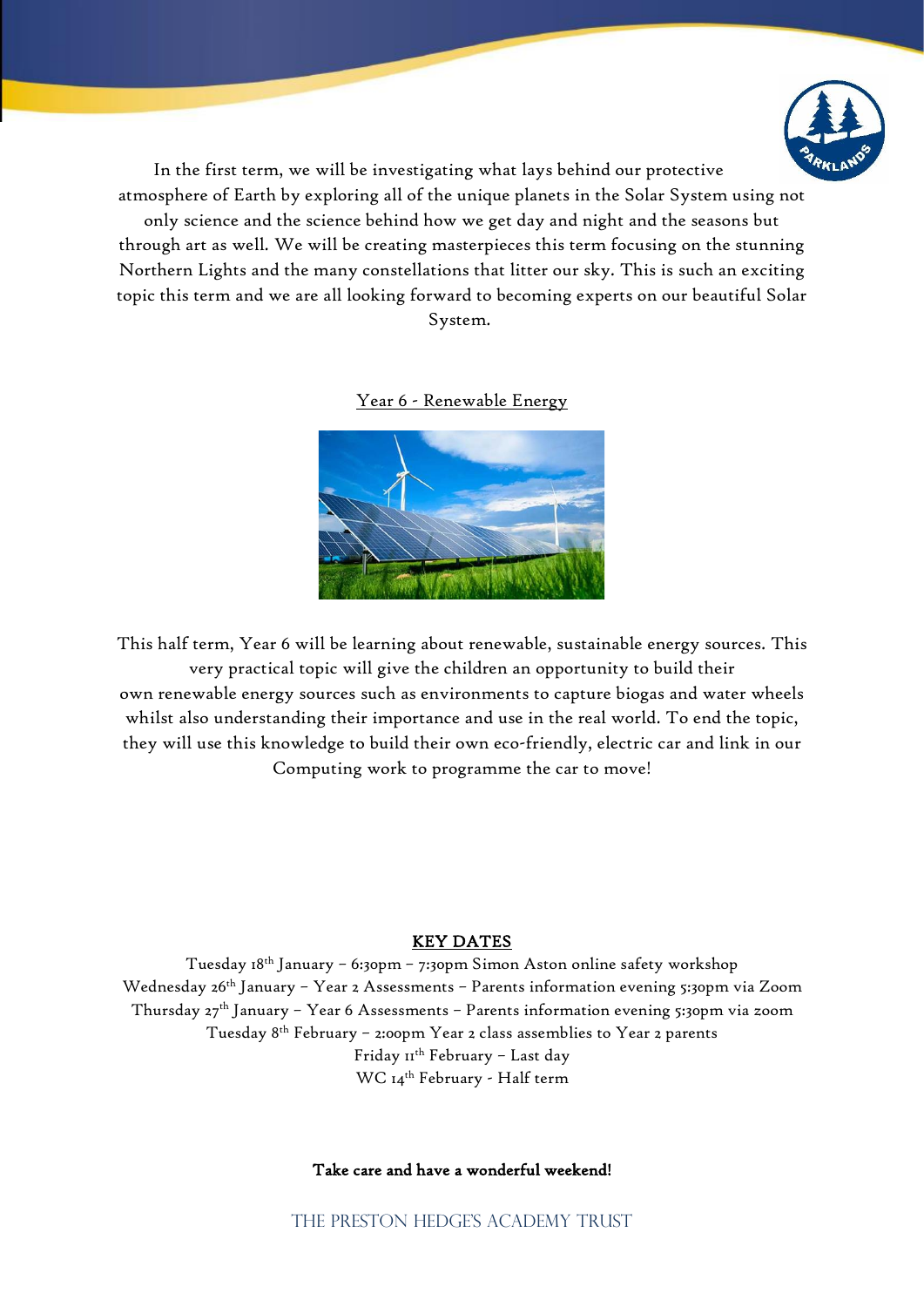

# A few Highlights from the last few weeks!



Year 5 had a fantastic time becoming planets in our Solar System

Year 5 have turned into detectives this term in literacy!